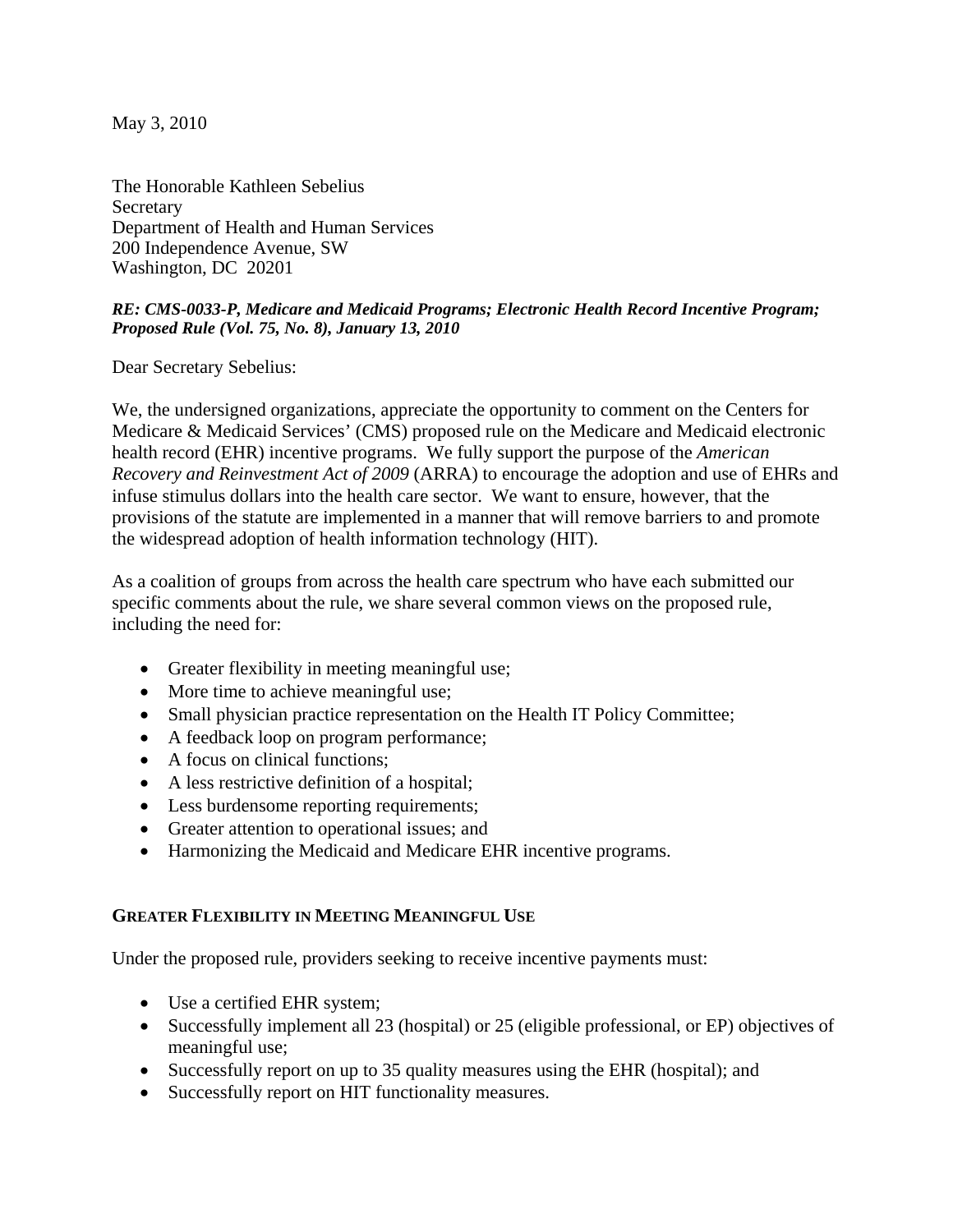The Honorable Kathleen Sebelius May 3, 2010 Page **2** of **7**

The proposed rule takes an "all-or-nothing" approach, where failure to meet any one of the requirements means the provider will not receive an incentive payment. This approach does not acknowledge that providers have made enormous progress in creating and maintaining EHRs to improve patient care and safety. The inflexible sets of 23 and 25 requirements would result in very few providers being able to meet the all-or-nothing approach, despite having adopted numerous EHR components.

In addition, these requirements are asking for too much, too soon. They include advanced functions, such as computerized provider order entry, clinical decision support and electronic medication reconciliation, which generally occur at the end of a multi-year transition to EHRs. The proposed phase-in period for this aggressive set of requirements is unrealistic and fails to acknowledge that providers adopt EHR functions incrementally and are in different places in their adoption process. If finalized, it would likely result in even those providers with advanced HIT systems not meeting the requirement in fiscal year (FY) 2011. For physicians in small practices and rural providers, the unrealistic timeframes are even more problematic because they have further to go in their implementation of EHRs compared to larger providers.

## **Therefore, we urge CMS to require providers to implement a percentage or limited number of the meaningful use objectives and offer providers greater flexibility in choosing which requirements to implement.**

The long-term goal of the program will remain for all providers to fully implement EHRs, but it is critical that individual providers be able to take a different path to reach that goal. Allowing for greater flexibility in meeting the definition of meaningful use will allow providers to best serve their patients and communities.

### **MORE TIME TO ACHIEVE MEANINGFUL USE**

The ambitious goals of this program encompass many uses of technology and health information exchange infrastructure that are still developing, such as agreed-upon data standards, widespread health information exchanges, and the use of personal health records. Achieving these positive changes will take time. **Therefore, we urge CMS to extend the transition to meaningful use to 2017, consistent with the ARRA.** 

Under the ARRA, providers can receive incentive payments through 2016. And, while the penalties for those who do not meet the meaningful use criteria begin in 2015, they are phased-in over three years, with the maximum penalty imposed in 2017.

This approach would provide a more realistic adoption curve without changing the payment and penalty schedule established in law.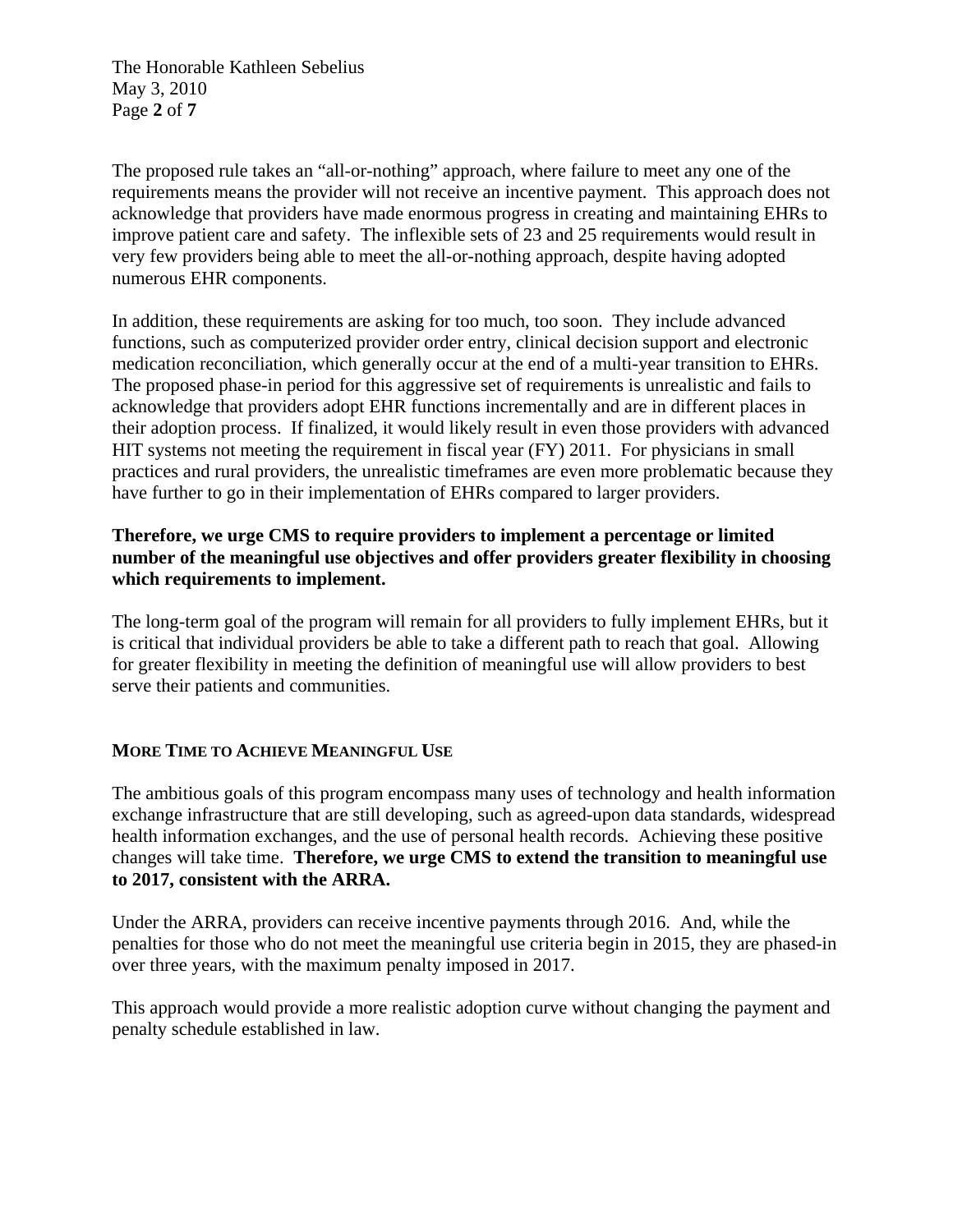The Honorable Kathleen Sebelius May 3, 2010 Page **3** of **7**

#### **SMALL PHYSICIAN PRACTICE REPRESENTATION ON HEALTH IT POLICY COMMITTEE**

There is currently no member of the Health IT Policy Advisory Committee – the advisory body established under the ARRA to recommend a framework to the U.S. Department of Health and Human Services (HHS) for the development and adoption of a nationwide health information infrastructure – who represents small physician offices, despite the fact that small physician practices represent 80 percent of all outpatient office visits. **We recommend that immediate steps be taken to include representation from small physician practices in future meetings.** 

### **NEED FOR A FEEDBACK LOOP ON PROGRAM PERFORMANCE**

**We also believe that it is critical that physicians receive feedback on their performance so they know if they are meeting the criteria for the incentive payments.** We must avoid the pitfalls experienced with the Physician Quality Reporting Initiative (PQRI) program. We believe it is essential that CMS and the states establish a feedback mechanism so that EPs can be assured early on that the information they report on through attestation has been successfully submitted and received.

#### **FOCUS ON CLINICAL OBJECTIVES**

**We urge CMS to drop the two proposed objectives/measures related to administrative systems**: "check insurance eligibility electronically from public and private payers" and "submit claims electronically to public and private payers." These administrative activities are addressed under the HIPAA Administrative Procedures regulations and are overseen by CMS such that hospitals already face a financial penalty for submitting paper claims. These activities are undertaken through existing claims processing and practice management systems, which often share data with clinical EHR systems, but are rarely part of the EHR installation.

Including these objectives in the final rule would require that providers get their existing, functioning administrative systems certified through a yet-to-be-established federal process. This would add considerable expense and take IT staff away from implementing clinical EHR systems for no clear reason.

### **LESS RESTRICTIVE DEFINITION OF A HOSPITAL**

The ARRA payment incentives are available to each hospital or Critical Access Hospital (CAH) that is a meaningful user of a certified electronic health record (EHR); ARRA defines a hospital as a Medicare subsection (d) hospital, which is a general, acute care, short-term hospital. CMS proposes to provide incentive payments to hospitals as distinguished by their Medicare provider number.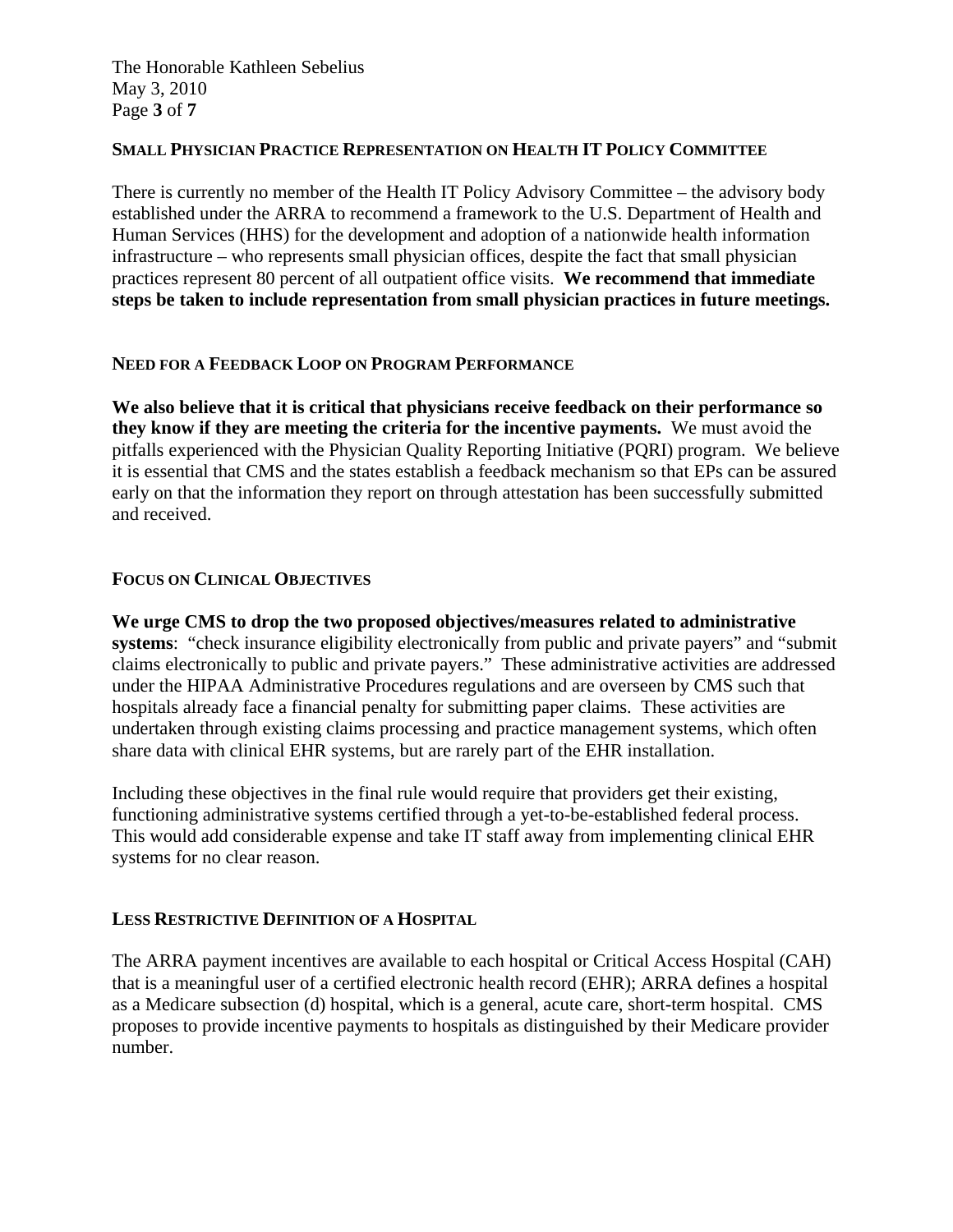The Honorable Kathleen Sebelius May 3, 2010 Page **4** of **7**

We are concerned about CMS's proposal to use Medicare provider numbers to distinguish hospitals for EHR incentive payment purposes. There is no standard approach to exactly which facilities a Medicare provider number encompasses and, in many hospitals, a single provider number can include multiple sites of a hospital system.

The cost of EHR implementation at each site far exceeds the purchase cost of the actual application or software. Each site is at least, in part, an autonomous unit, with specific systems and policies that must be independently reflected in an EHR implementation. For example, site installations must accommodate different network infrastructures of legacy systems, physician preferences, clinical protocols, expert rules systems, workflows and ancillary system integration. One site may be a children's hospital while another may be an adult acute care hospital, each requiring different interfaces and clinical systems. Further, hospitals incur additional administrative system costs for necessities such as workstation installation, servers and staff training, and differences in clinical services between sites may require additional unique variations between facilities.

**Therefore, we recommend that, for purposes of the ARRA HIT incentives, CMS define a hospital as a discrete facility of service, so that individual sites of hospitals are eligible to separately qualify for the incentives. While CMS does not currently collect data by individual hospital site, it does have avenues through which it could do so, such as the cost report.** 

### **LESS BURDENSOME REPORTING REQUIREMENTS**

As proposed by CMS, the EHR incentive programs would impose a tremendous reporting burden on providers that would take valuable financial and staff resources away from the use of EHRs in clinical care.

Many of the proposed HIT functionality measures would require 100 percent manual review of medical records to determine the denominator. This includes, for example, the share of orders placed through CPOE, the share of prescriptions done through e-prescribing, and the share of all laboratory reports entered into the EHR as structured data.

In addition to the HIT functionality measures, CMS has proposed a large number of quality measures that providers must submit using the EHR. However, many of these measures are not yet specified for electronic reporting, let alone built into vendor products that have been installed and tested for validity, reliability and feasibility of reporting.

**Therefore, we recommend that CMS only require reporting of HIT functionality measures that can be generated directly from EHRs, with no need for manual chart reviews. We also recommend that CMS postpone the requirement on submission of quality metrics until there is evidence that the means to capture the data from EHRs and submit the data to CMS is validated. Testing of these processes should take place in the initial years.**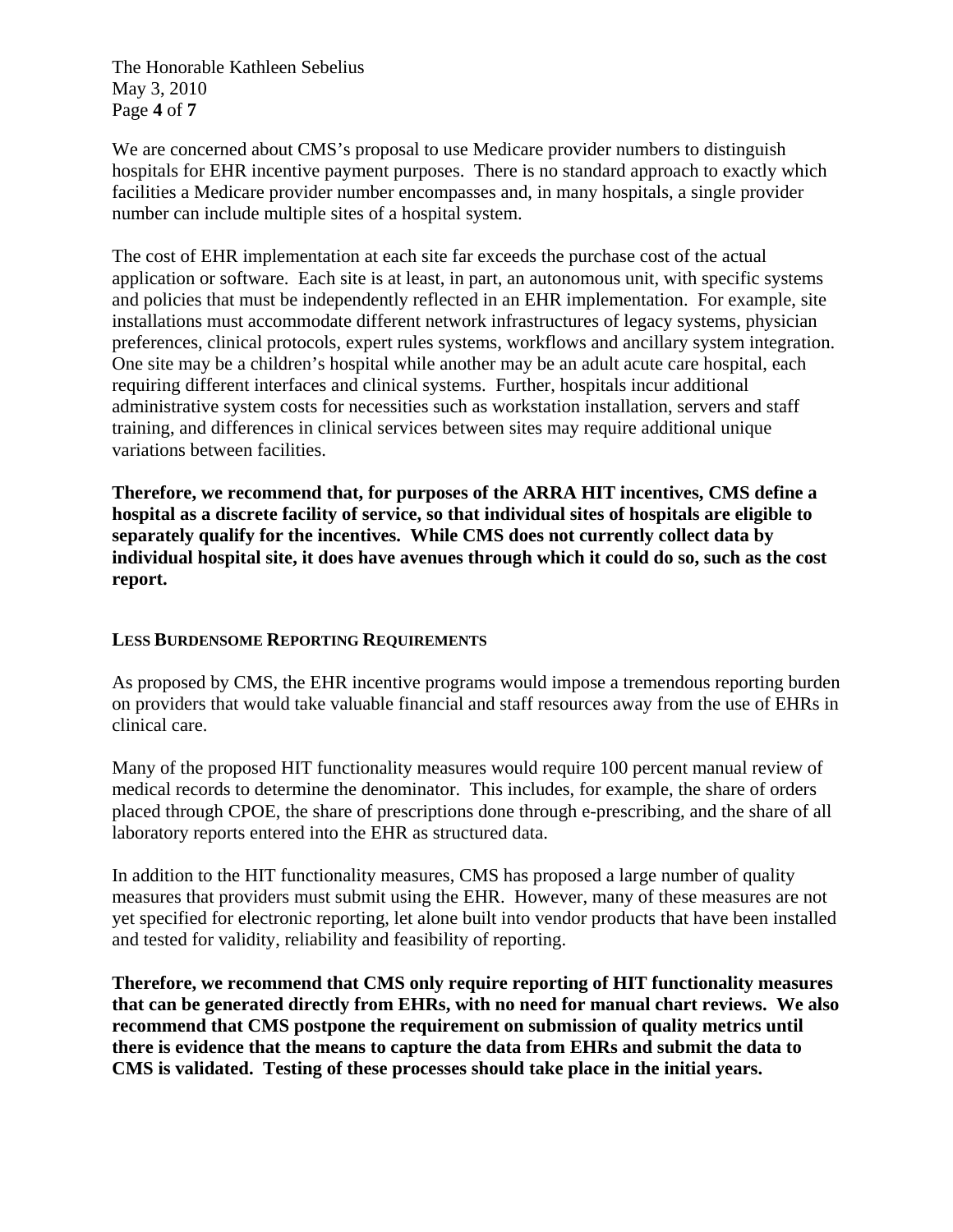The Honorable Kathleen Sebelius May 3, 2010 Page **5** of **7**

### **GREATER ATTENTION TO OPERATIONAL ISSUES**

The proposed rule contains limited information on how the EHR incentive programs will be operationalized. We appreciate the extreme time pressures on CMS to design the program but request that additional information be provided on operational concerns, such as the process to apply for meaningful use payments, the process to submit meaningful use data, and the specific information needed for attestation.

Given that this is a new and highly complex program, we also urge CMS to provide vigorous and well-planned contractor and provider education, so as to maximize the likelihood of success. To ensure successful implementation, CMS and its contractors also must give prompt feedback on missing or incomplete data in their attestations and other reporting, giving providers an opportunity to correct and re-submit their data.

**Appeals process.** In addition, we recommend that CMS implement for the Medicare program all of the appeals processes it proposes to require of state Medicaid programs. Specifically, to ensure that the program is implemented fairly, providers must have a process to appeal incentive payments, incentive payment amounts and provider eligibility determinations.

**Retention Period.** CMS proposes that eligible hospitals and professionals maintain evidence of qualification to receive incentive payments for 10 years after the date they register for the incentive program. However, a retention period of 10 years is unacceptable. Maintaining these records electronically for such a long period of time becomes costly since it requires additional storage as well as programming to catalogue and retrieve the information. There also will be technology changes that occur over 10 years, which could require the provider to convert stored data into new data retrieval media and then apply new security protections to safeguard this information.

Other regulations and laws requiring electronic retention of health records are significantly shorter than 10 years. For example, electronic retention for medical records is governed by state laws and is generally five years. **CMS should modify the retention period for evidence of qualification to receive incentive payments to five years, which is consistent with other retention requirements.** 

### **HARMONIZING THE MEDICAID AND MEDICARE EHR INCENTIVE PROGRAMS**

CMS suggests harmonizing the Medicaid and Medicare EHR incentive programs as much as possible, and we support CMS' efforts to develop one set of meaningful use criteria for both programs. Additionally, we urge CMS to prompt state Medicaid agencies to distribute Medicaid incentives in payment 2010 and 2011 – doing so will allow safety-net providers the resources to meet the meaningful use criteria.

We also urge you to allow CAHs to qualify for Medicaid EHR incentives. There are nearly 1,300 CAHs serving patients in rural and frontier areas across the country. Access to capital is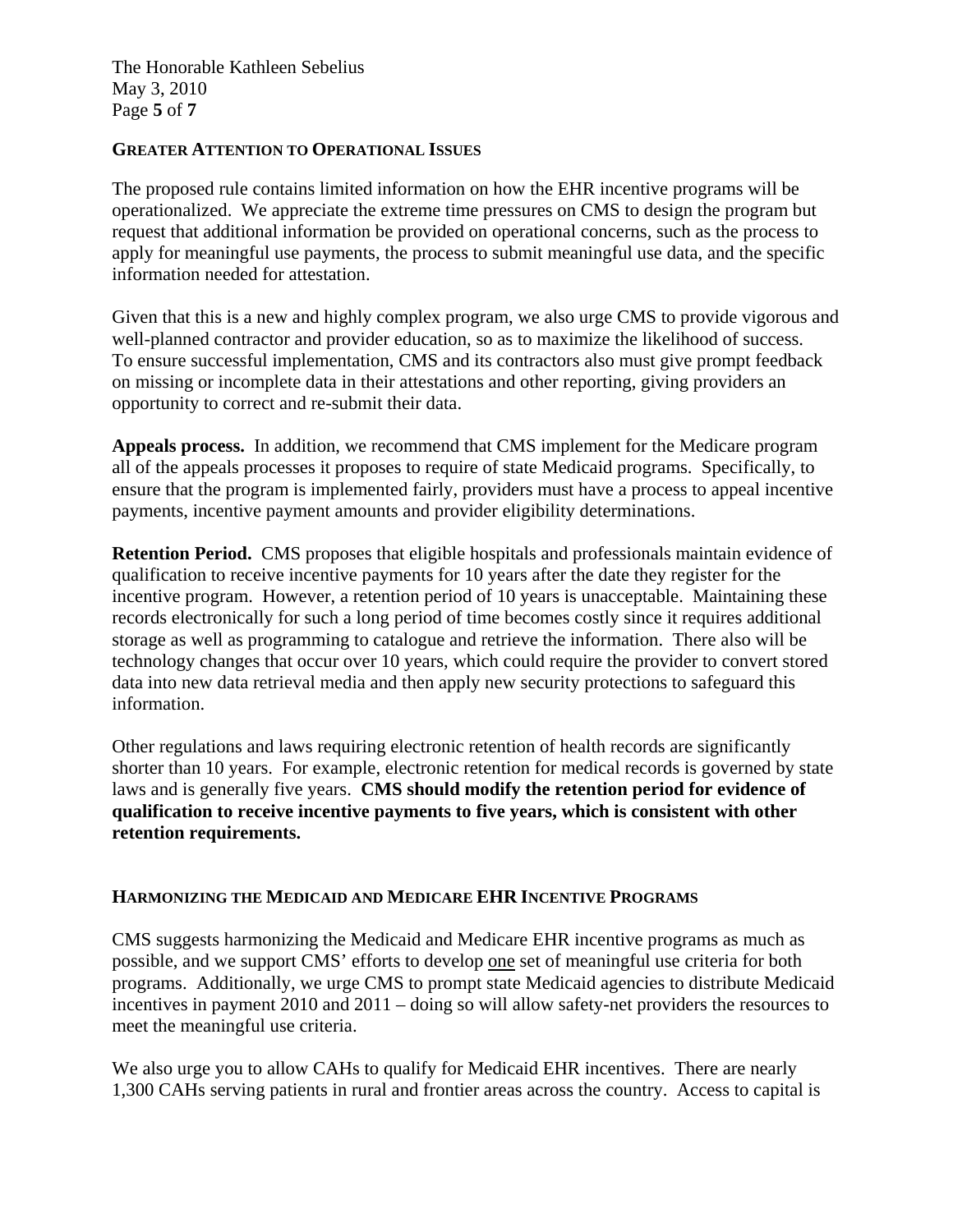The Honorable Kathleen Sebelius May 3, 2010 Page **6** of **7**

one of their most difficult challenges, and it is critical that these hospitals qualify for the additional Medicaid incentives.

We greatly appreciate the hard work of CMS in crafting the NPRM under tremendous time pressures. We look forward to working with you to ensure a successful implementation of the challenging program, and achieving an e-enabled health care system that supports high-quality care, care coordination, fully engaged patients and improved public health.

Sincerely,

AMDA – Dedicated to Long Term Care Medicine American Academy of Dermatology Association American Academy of Family Physicians American Academy of Neurology Professional Association American Academy of Ophthalmology American Academy of Otolaryngology – Head and Neck Surgery American Academy of Physical Medicine and Rehabilitation American Association of Clinical Endocrinologists American Association of Neurological Surgeons American College of Cardiology American College of Chest Physicians American College of Gastroenterology American College of Osteopathic Surgeons American College of Physicians American College of Radiation Oncology American College of Radiology American College of Rheumatology American College of Surgeons American Congress of Obstetricians and Gynecologists American Gastroenterological Association American Geriatrics Society American Hospital Association American Medical Association American Organization of Nurse Executives American Osteopathic Academy of Orthopedics America Psychiatric Association American Rhinologic Society American Society for Gastrointestinal Endoscopy American Society for Radiation Oncology American Society for Reproductive Medicine American Society of Cataract and Refractive Surgery American Society of Hematology American Society of Nuclear Cardiology American Society of Plastic Surgeons American Urological Association